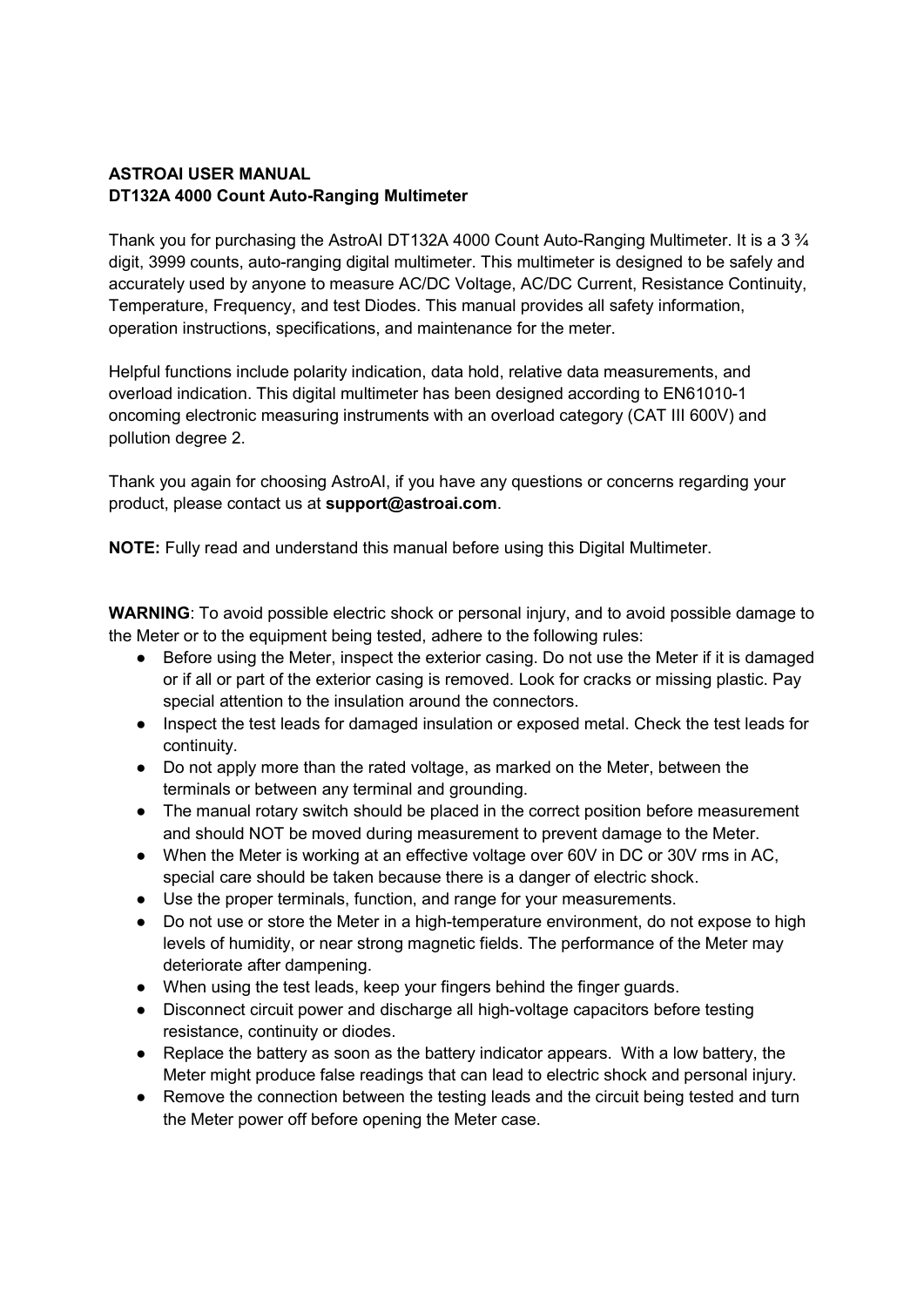- When servicing the Meter, use only the same model number or identical electrical specifications replacement parts.
- The internal circuit of the Meter shall not be altered at will to avoid damage of the Meter and any accident.
- Clean using a soft cloth and mild detergent for the surface of the Meter. Do not use abrasive materials or solvents to prevent the surface of the Meter from corrosion and damage.
- Turn the Meter off when not in use and take out the battery when it is not going to be used for an extended period of time. Regularly check the battery as it may leak when it has not been used for some time. Replace the battery as soon as leaking appears. A leaking battery will damage the Meter.

| S                 | <b>AC (Alternating Current)</b> | 凸          | Low Battery                      |
|-------------------|---------------------------------|------------|----------------------------------|
| $=$               | DC (Direct Current)             | ₩          | <b>Diode</b>                     |
| $\overline{\sim}$ | AC and DC                       | □          | Fuse                             |
| П                 | Earth Ground                    | •》         | <b>Continuity Test</b>           |
| 回                 | Double Insulated                | ⚠          | Warning                          |
| <b>AUTO</b>       | Auto Range                      | ⚠          | Dangerous Voltage may be present |
| CE                | Complies with EU Directives     | <b>APO</b> | Auto Power Off                   |
| œ                 | <b>Battery Capacity</b>         |            | <b>Relative Test</b>             |
| $\bf \bf H$       | Data Hold                       |            |                                  |

# **ELECTRICAL SYMBOLS**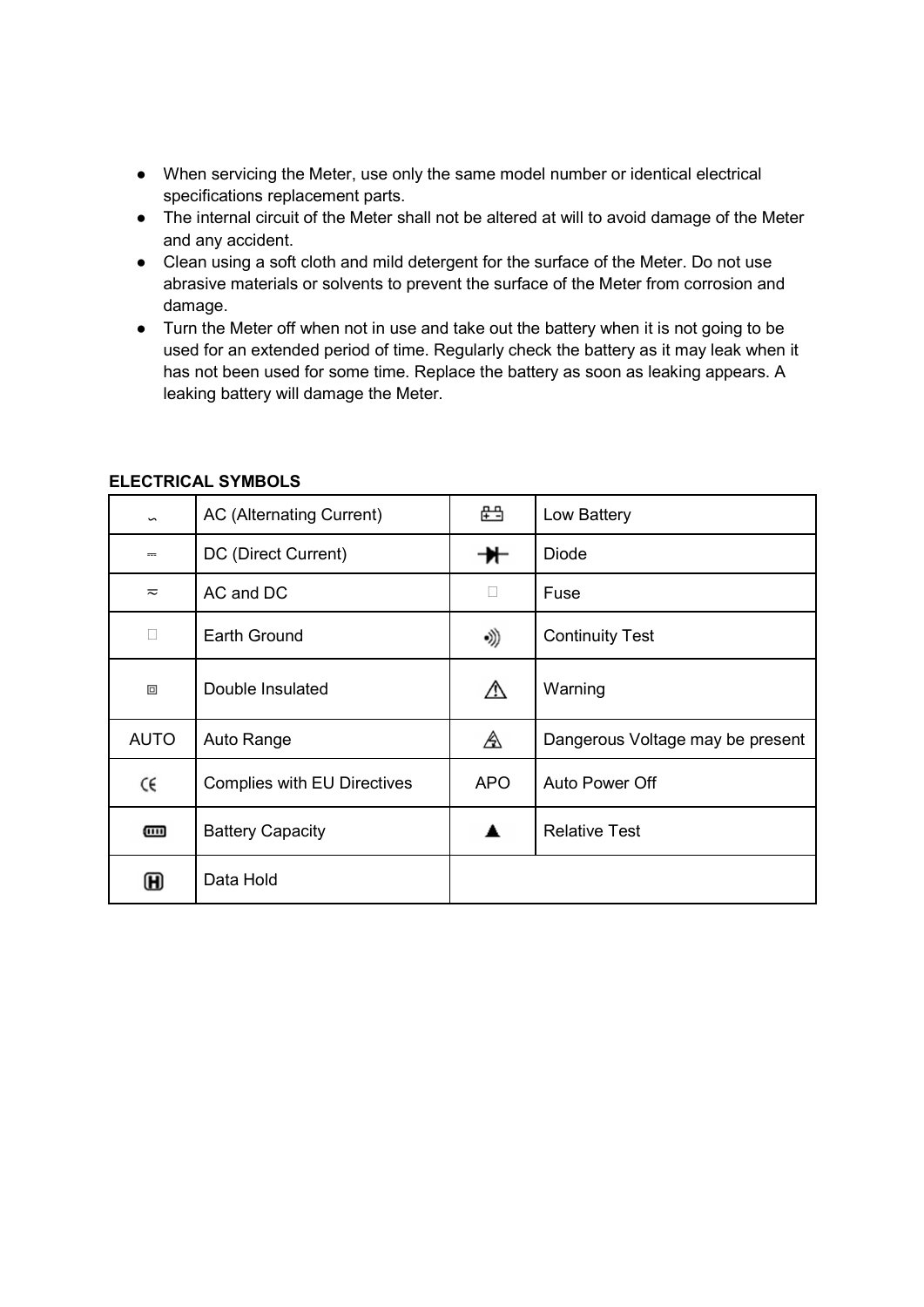# **MULTIMETER DESCRIPTION**

| <b>Digital Display</b>       | 3 %, 3999                        |
|------------------------------|----------------------------------|
| Sampling Speed               | 2 times per second               |
| <b>LCD Size</b>              | 55 x 31mm                        |
| Range Selection              | Auto or Manual                   |
| Polarity Indication          | "-" displayed                    |
| Overload Indication          | "OL" displayed                   |
| Low Battery Indication       | Yes                              |
| <b>Operating Environment</b> | 32°F~104°F (0°C~40°C); <80% RH   |
| Storage Temperature          | 14°F~122°F (-10°C~50°C); <85% RH |
| Power                        | 3 x 1.5V, AAA battery            |
| <b>Dimensions</b>            | 145x70x35mm                      |
| Weight                       | Approx 157g                      |
| <b>Temperature Test</b>      | Yes                              |
| <b>Diode Test</b>            | Yes                              |
| <b>Continuity Test</b>       | Yes                              |
| Frequency                    | Yes                              |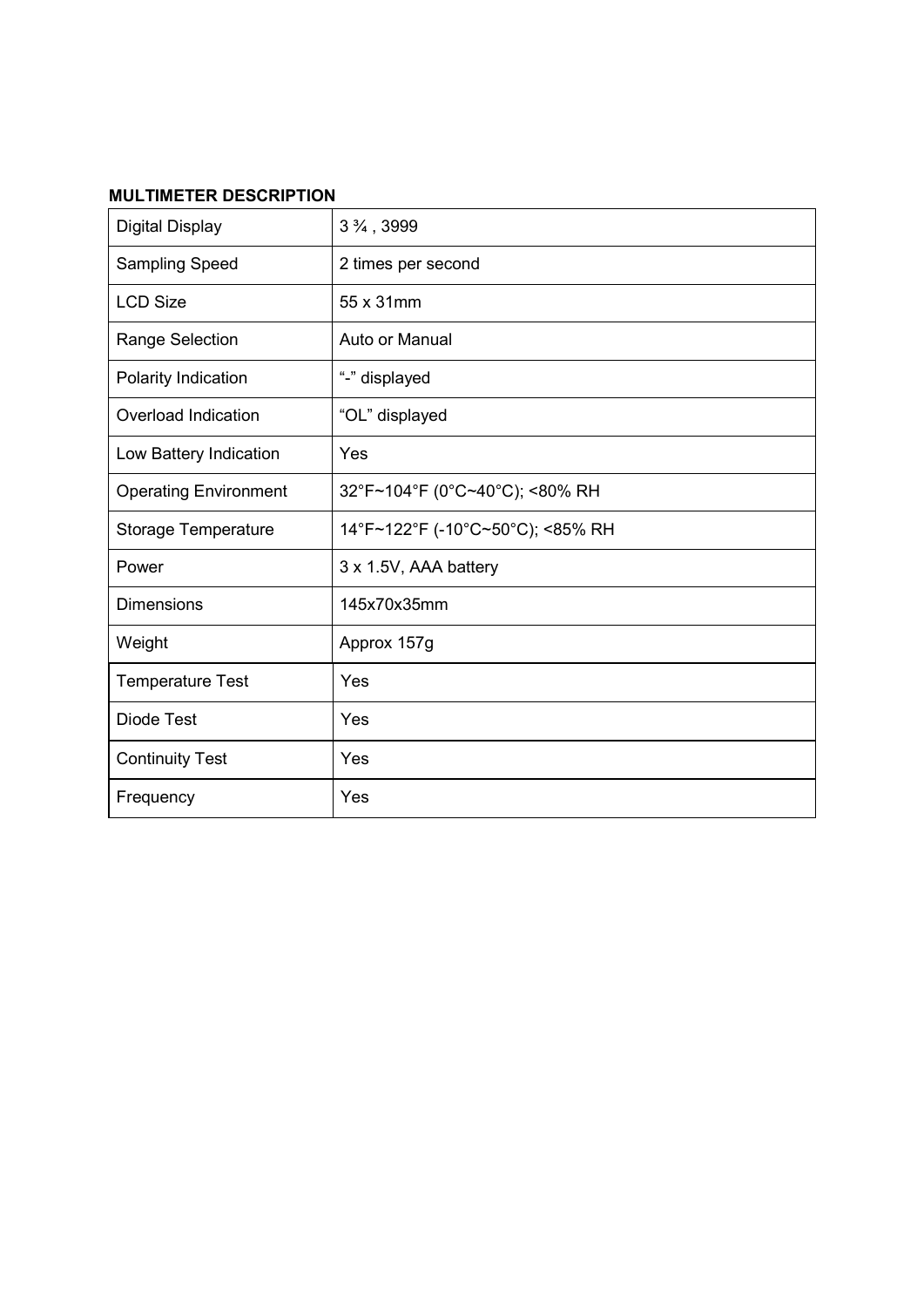#### **MULTIMETER DIAGRAM**



# **1. LCD Screen**

3 ¾ digit LCD screen with a maximum reading of 3999

## **2. Range Button**

The meter defaults to auto range mode when measuring voltage, current, resistance, or capacitance. When the meter is in auto range mode, "AUTO" is displayed on the screen.

To enter or exit manual range mode press the "RANGE" button. When entering manual range mode, "AUTO" will disappear from the screen. When exiting manual range mode, press and hold the "RANGE" button for 2 seconds.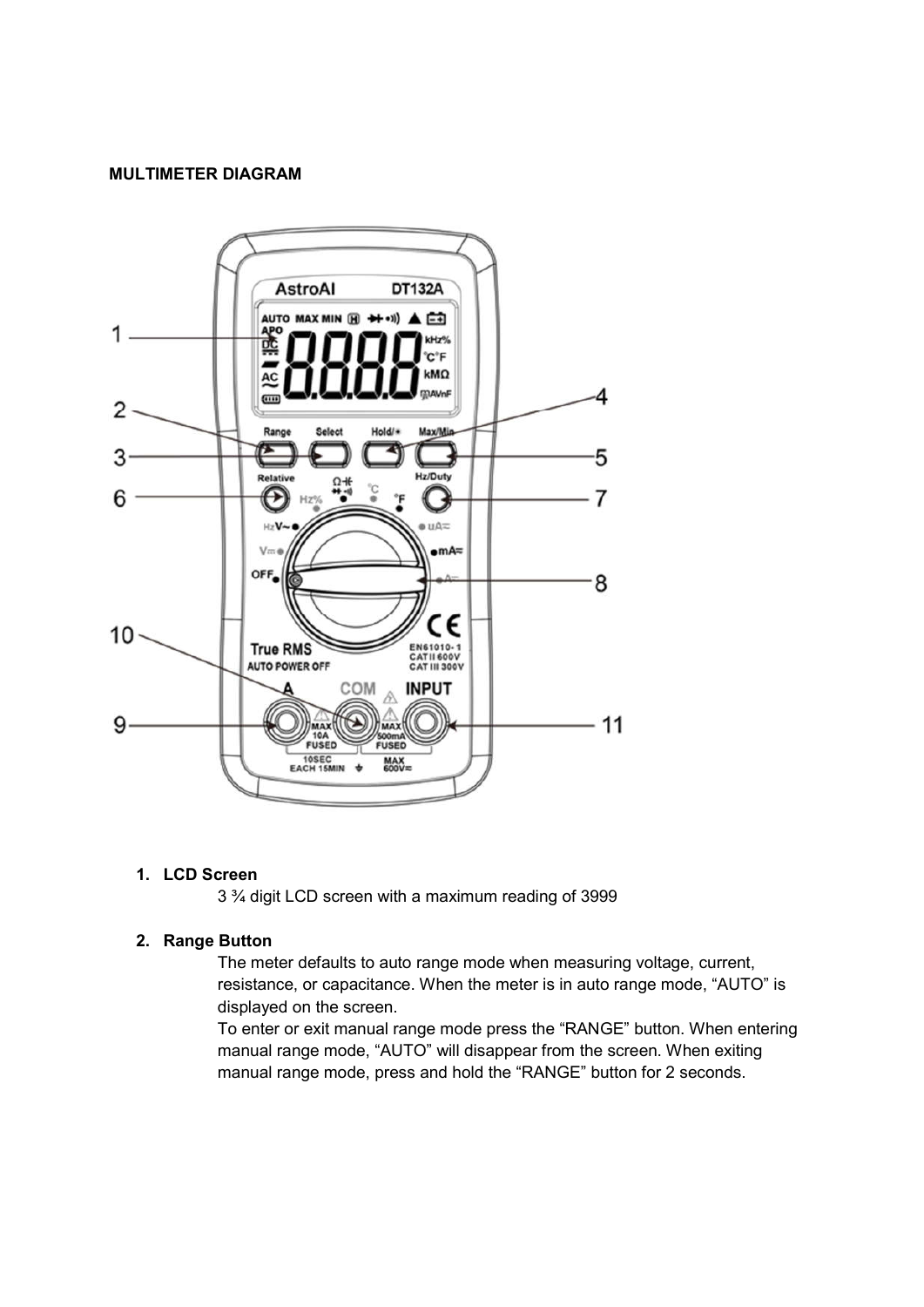## **3. Select Button**

When measuring current, press the "SELECT" button two switch the meter between DC and AC mode.

When measuring diodes and/or continuity, press the button to switch between the two functions.

### **4. Data Hold / Backlight Button**

Press this button to activate Data Hold. During Data Hold, the results will freeze, even after there is no longer input into the multimeter. To turn off Data Hold, simply press the button again.

Activate the Backlight by pressing and holding this button for 2 seconds. To turn off the backlight, simply press and hold the button for 2 seconds again.

### **5. Max/Min Button**

Press this button to display either the maximum or minimum value the multimeter records during a measurement test. The maximum and minimum values will be cleared after cleared when the test function changes or the meter is turned off.

# **6. Relative Test**

Press this button to store the current reading and resets the display to '0'. Using this function sets a relative reference point for the next reading. This meter will display relative measurements in all functions except frequency.

### **7. Hz/Duty Button**

This button switches between the Hz Function and Duty Cycle Functions. When measuring AC Voltage, pressing this button will display the frequency of the AC Voltage.

### **8. Function Select/Range Switch**

Use this switch to select the desired function and range for measurement.

### **9. "A" Terminal**

Plug-in connector for the red test lead for the Current Measurement Function (200mA~10A).

### **10. "COM" Terminal**

Plug-in connector for black (negative) test lead.

### **11. INPUT Terminal**

Plug-in connector for the red test lead for all measurements except Current (≥200mA).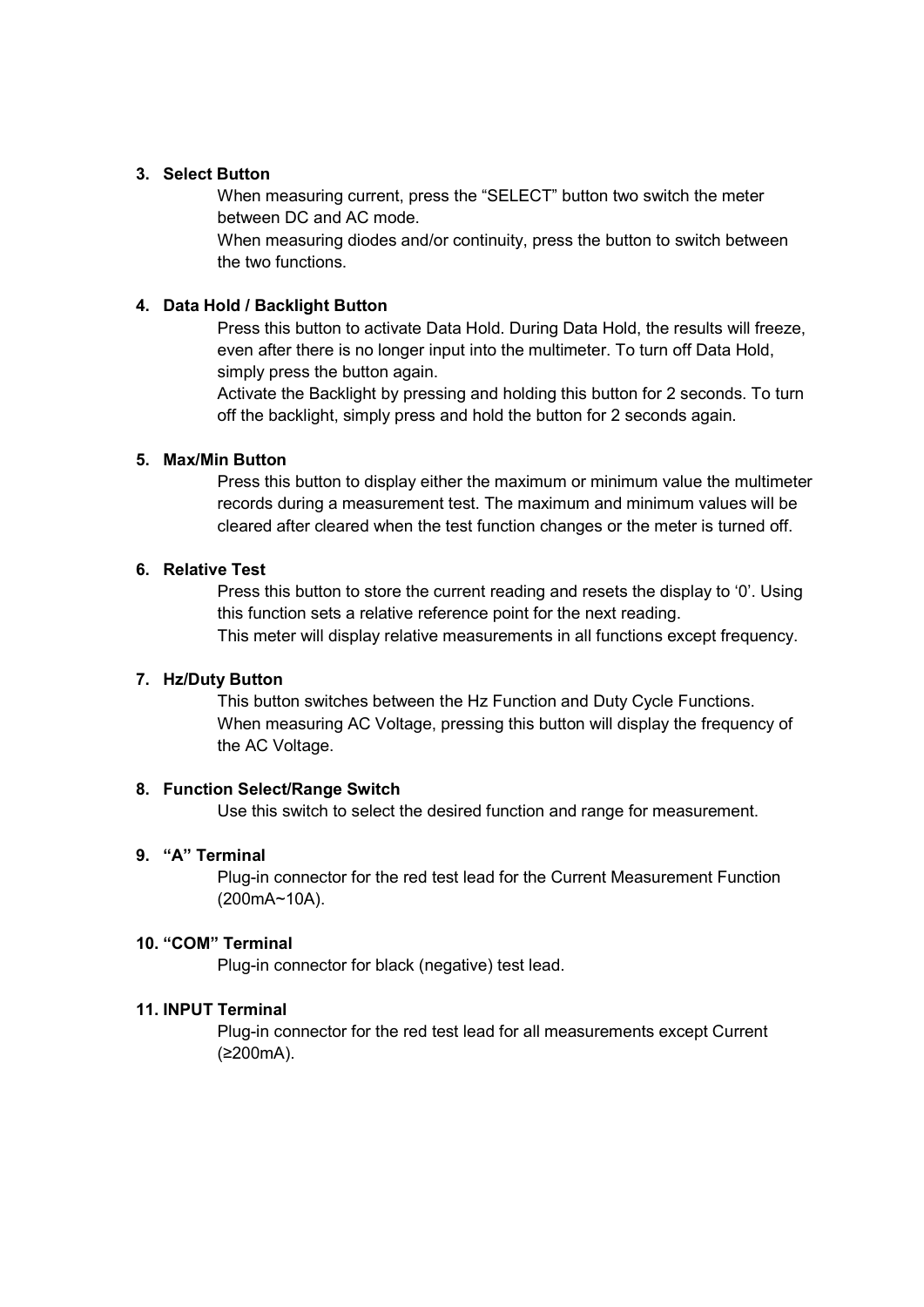## **SPECIFICATIONS**

Accuracy is guaranteed for 1 year (73°F ±9°F, less than 80% RH)

### **DC Voltage (Auto Ranging)**

| Range | Resolution        | Accuracy                     |
|-------|-------------------|------------------------------|
| 400mV | 0.1 <sub>m</sub>  | $\pm$ (0.8% of rdg + 5 dgts) |
| 4V    | 1mV               |                              |
| 40V   | 10 <sub>m</sub> V | $\pm$ (0.8% of rdg + 3 dgts) |
| 400V  | 100mV             |                              |
| 600V  | 1 <sub>V</sub>    | $\pm$ (1.0% of rdg + 5 dgts) |

Input Impedance: 10MΩ Overload Protection: 600V DC or 600V AC rms (200mV range: 250V DC/AC rms) Max. Input Voltage: 600V DC

# **AC Voltage (Auto Ranging)**

| Range | Resolution        | Accuracy                     |
|-------|-------------------|------------------------------|
| 400mV | 1mV               | $\pm$ (1.2% of rdg + 5 dgts) |
| 4V    | 1mV               |                              |
| 40V   | 10 <sub>m</sub> V | $\pm$ (1.0% of rdg + 8 dgts) |
| 400V  | 100mV             |                              |
| 600V  | 1 <sub>V</sub>    | $\pm$ (1.2% of rdg + 5 dgts) |

Input Impedance: 10MΩ

Frequency Range: 40Hz ~ 400Hz

Overload Protection: 600V DC or 600V AC rms

Response: Average, calibrated in rms of sine wave

Max. Input Voltage: 600V AC rms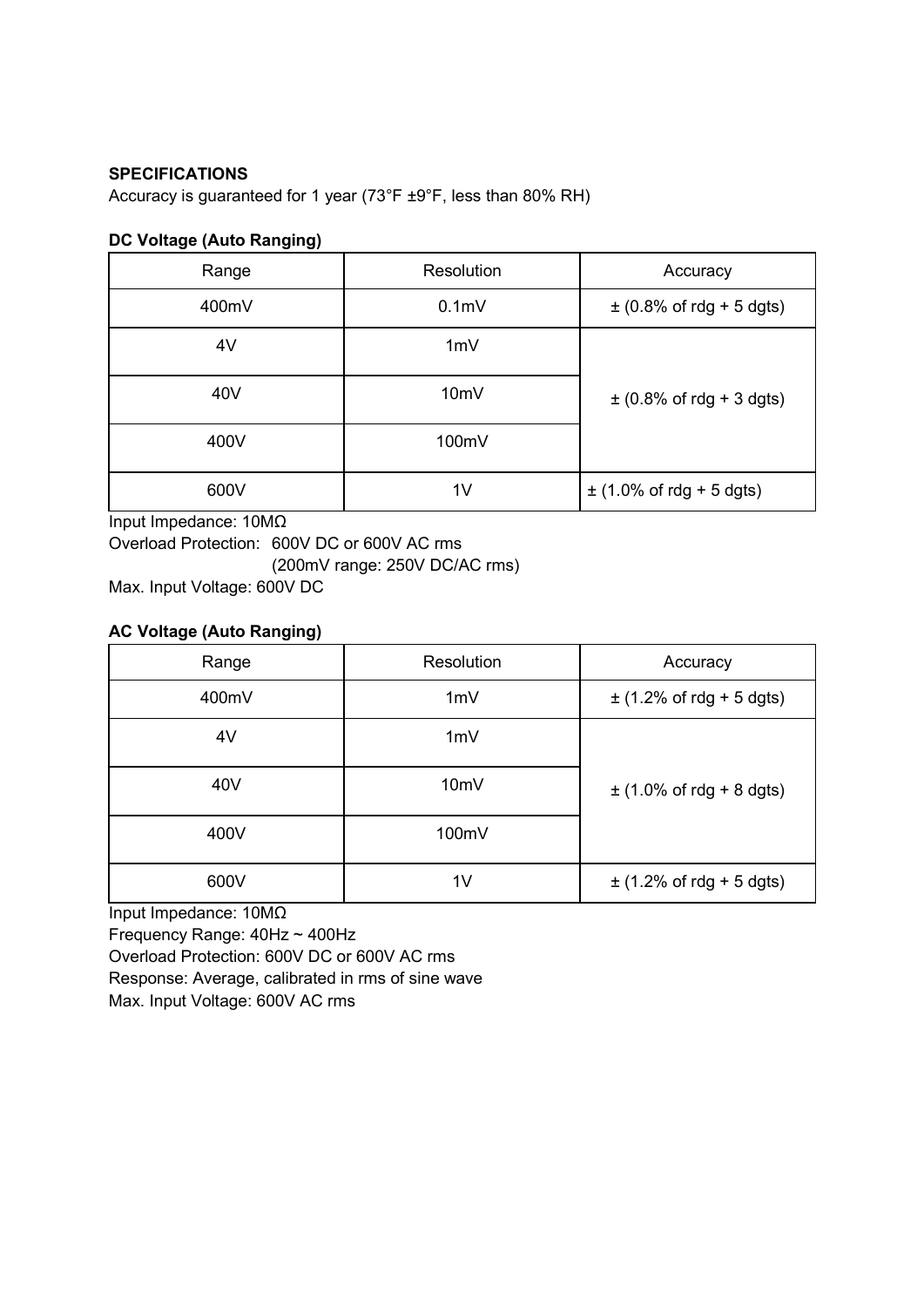## **Temperature**

| Range                     | Resolution    | Accuracy                                         |
|---------------------------|---------------|--------------------------------------------------|
|                           |               | $-40^{\circ}$ C~150 $^{\circ}$ C: ± (2.5% + 4)   |
| $-40 \sim 1370^{\circ}$ C | $1^{\circ}$ C | $150^{\circ}$ C~1370 $^{\circ}$ C: ± (2.5% + 4)  |
|                           | $1^{\circ}$ F | $-40^{\circ}F - 302^{\circ}F$ : ± (2.5% + 4)     |
| $-40 - 2000$ °F           |               | $302^{\circ}F \sim 2000^{\circ}F$ : ± (2.5% + 4) |

NOTE: Different temperature sensors are configured in different temperature test ranges and normal temperature sensors are provided for standard configuration.

## **DC Current**

| $400\mu A$<br>$0.1\mu A$        |                             |
|---------------------------------|-----------------------------|
|                                 |                             |
| 4000µA<br>$1\mu A$              |                             |
| $10\mu A$<br>40mµA              |                             |
| 400mµA<br>$100\mu A$            | $\pm$ (1.2% of rdg + 8dgts) |
| 1mA<br>4A                       |                             |
| <b>10A</b><br>10 <sub>m</sub> A |                             |

Overload Protection: µA and mA ranges: F0.5A/600V fuse

4A and 10A ranges: F10A/600V fuse

Max. Input Current: "INPUT" Terminal: 200mA

"A" Terminal: 10A

(For measurements >5A: only measure in durations less than 10 seconds,

in intervals greater than 15 minutes.)

Voltage Drop: 400µA, 40mA and 4A ranges: 40mV

4000µA, 400mA and 10A ranges: 400mV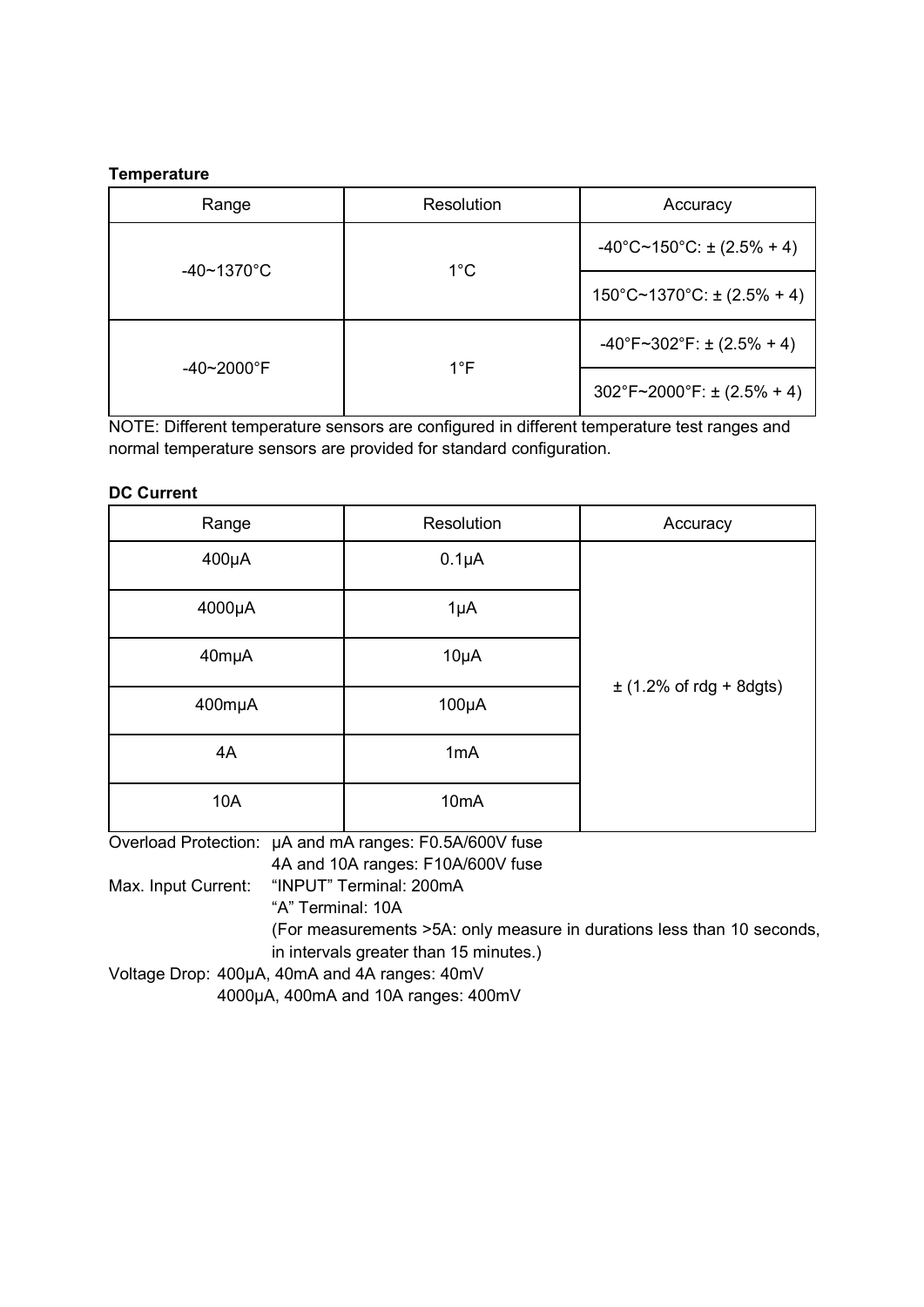## **AC Current**

| Range      | Resolution        | Accuracy                    |
|------------|-------------------|-----------------------------|
| $400\mu A$ | $0.1\mu A$        |                             |
| 4000µA     | $1\mu A$          |                             |
| 40mµA      | $10\mu A$         | $\pm$ (1.5% of rdg + 8dgts) |
| 400mµA     | $100\mu A$        |                             |
| 4A         | 1mA               | $\pm$ (2.0% of rdg +10dgts) |
| 10A        | 10 <sub>m</sub> A |                             |

Overload Protection: µA and mA ranges: F0.5A/600V fuse

4A and 10A ranges: F10A/600V fuse

Max. Input Current: "INPUT" Terminal: 200mA

"A" Terminal: 10A

(For measurements >5A: only measure in durations less than 10 seconds,

in intervals greater than 15 minutes.)

Voltage Drop: 400µA, 40mA and 4A ranges: 40mV

4000µA, 400mA and 10A ranges: 400mV

Frequency Range: 40Hz ~ 400Hz

Response: Average, calibrated in rms of sine wave

# **Resistance (Auto Ranging)**

| Range        | Resolution  | Accuracy                    |
|--------------|-------------|-----------------------------|
| $400\Omega$  | $0.1\Omega$ |                             |
| $4K\Omega$   | $1\Omega$   |                             |
| $40K\Omega$  | $10\Omega$  |                             |
| $400K\Omega$ | $100\Omega$ | $\pm$ (1.5% of rdg + 3dgts) |
| $4M\Omega$   | $1K\Omega$  |                             |
| $40M\Omega$  | $10K\Omega$ |                             |

Open Circuit Voltage: ~0.25V

Overload Protection: 250V DC/AC rms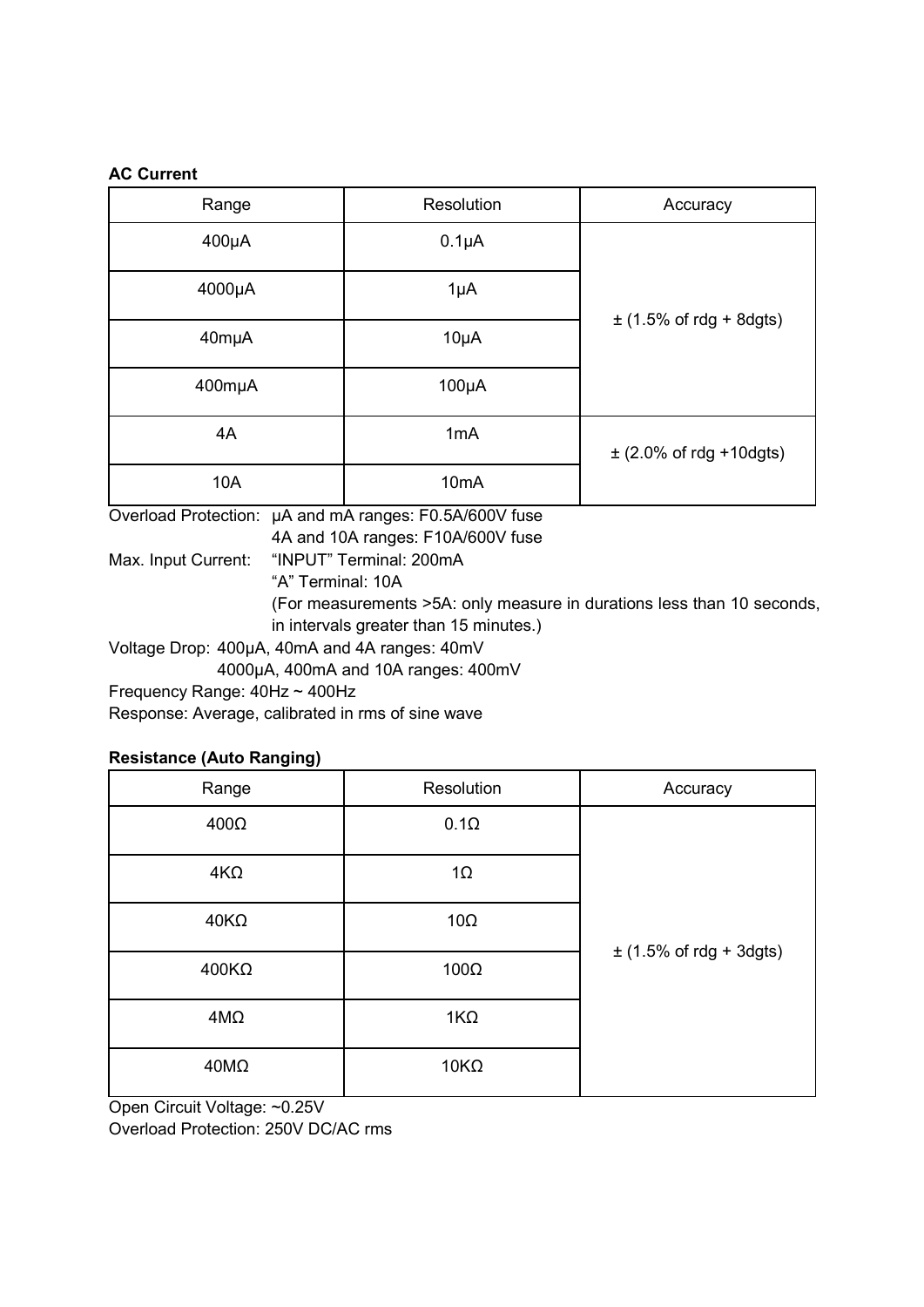# **Diode and Continuity**

| Range | Description                                                                          | Remark                              |
|-------|--------------------------------------------------------------------------------------|-------------------------------------|
|       | The approximate forward<br>voltage drop will be displayed                            | Open circuit voltage: about<br>1.5V |
| •))   | The built-in buzzer will sound<br>if the resistance is less than<br>about $30\Omega$ | Open circuit voltage: about<br>0.5V |

Overload Protection: 250V DC/AC rms

For continuity test: When the resistance is between 50Ω and 100Ω, the buzzer may sound or may not sound. When the resistance is more than 100Ω, the buzzer will not sound.

# **Capacitance**

| Range     | Resolution         | Accuracy                    |
|-----------|--------------------|-----------------------------|
| 40nF      | 10pF               | $\pm$ (8% of rdg + 10 dgts) |
| 400nF     | 100pF              |                             |
| 4uF       | 1nF                |                             |
| 40uF      | 10nF               | $\pm$ (5% of rdg + 5 dgts)  |
| 100uF~2mF | 100 <sub>n</sub> F |                             |

# **Frequency**

| Range                        | Accuracy                    |
|------------------------------|-----------------------------|
| 5/50/500/5K<br>50K/500K/5MHz | $\pm$ (1.0% of rdg + 3dgts) |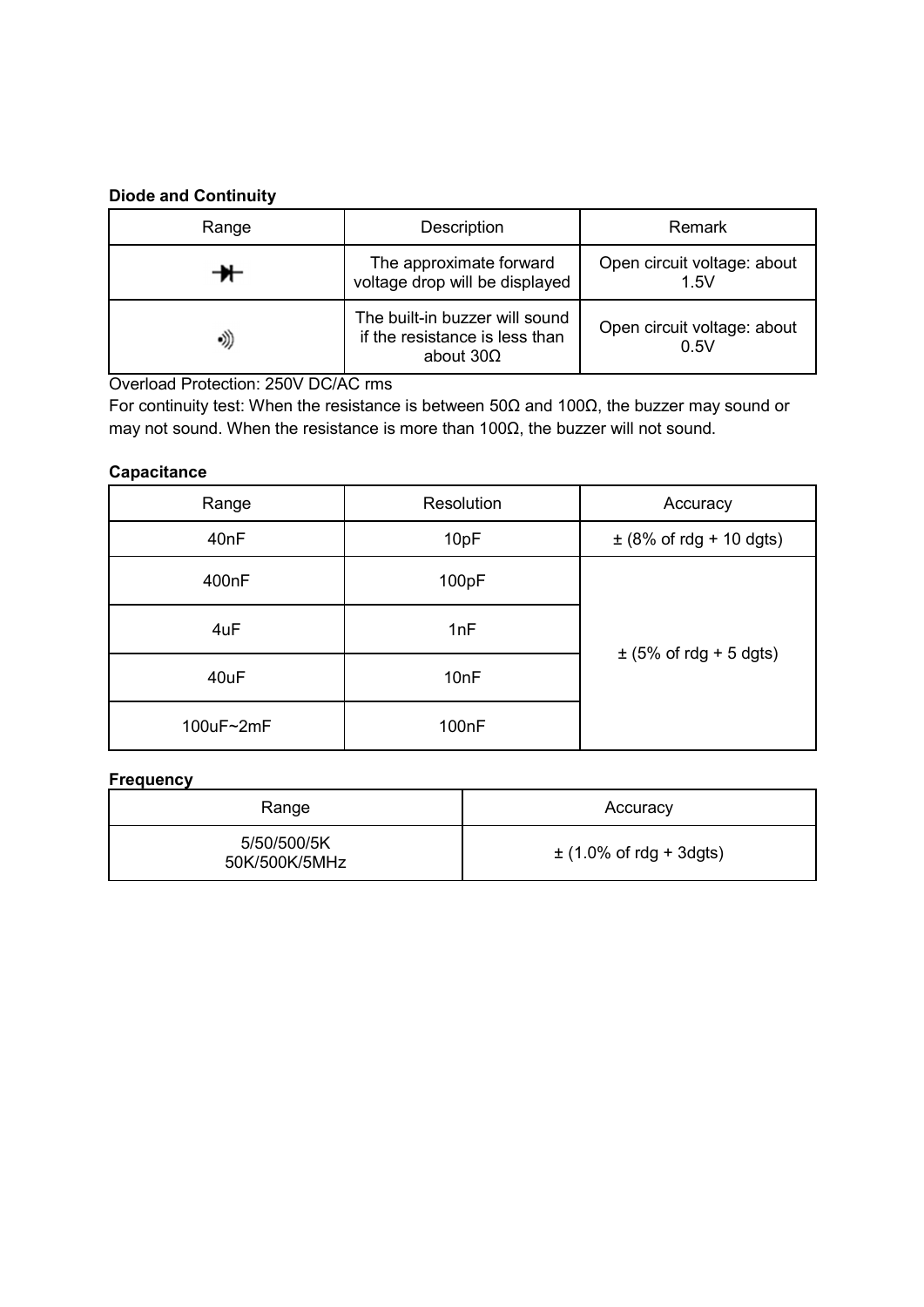# **OPERATION INSTRUCTIONS**

# **Measuring Voltage**

- 1. Connect the black test lead to the "COM" Terminal and the red test lead to the "INPUT" terminal.
- 2. Set the function switch to  $V \sim$  or  $V =$  range. Select Auto or Manual range with the "RANGE" button.
- 3. In manual range, if the voltage magnitude to be measured is not known beforehand, set the ranges switch to the highest range position and then reduce it range by range until satisfactory resolution is obtained.
- 4. Connect the test leads across the source or load to be measured.
- 5. Results are displayed on the LCD display. The polarity of the red lead connection will be indicated when making a DC measurement.

# Note:

- a. In small ranges, the meter may display an unstable reading when the test leads have not been connected to the load to be measured. It is normal and will not affect the results.
- b. In manual range mode, when the meters show the Overload symbol, "OL", a higher range must be selected.
- c. To avoid damage to the meter, do not measure a voltage which exceeds 600V DC (for DC voltage measurement) or 600V AC (for AC voltage measurement).

# **Measuring Current**

- 1. Connect the black test lead to the "COM" jack. If the current to be measured is less than 200mA, connect the red test lead to the "INPUT" jack. If the current is between 200mA and 10A, connect the red test lead to the "10A" jack instead.
- 2. Set the range switch to desired " $\mu$ A $\approx$ ", "mA $\approx$ ", or "A $\approx$ " range. If the current magnitude to be measured is not known beforehand, set the ranges switch to the highest range position and then reduce it range by range until satisfactory resolution is obtained.
- 3. Select DC current measurement or AC current measurement with the "Select" Button.
- 4. Select auto range or manual range with the "Range" button. In manual range, if the current magnitude to be measured is not known beforehand, select the highest range.
- 5. Connect test leads in series with the circuit to be measured.
- 6. Results are displayed on the LCD display. For DC current measurement, the polarity of the red test lead connection will be indicated as well.

# Note:

a. When the display shows the Overload symbol "OL", a higher range must be selected.

# **Measuring Resistance**

- 1. Connect the black test lead to the "COM" jack and the red to the "INPUT" jack (Note: The polarity of the red test lead is positive "+").
- 2. Set the range switch to  $\mathbb{R}^{4}$  position.
	-
- 1+ Ω+<br>3. Set the "Select" button to " <sup>1+++1</sup>" range.
- 4. Select auto range or manual range with the "Range" button. In manual range, if the current magnitude to be measured is not known beforehand, select the highest range.
- 5. Connect the test leads across the load to be measured.
- 6. Results are displayed on the LCD display.

# Note:

a. For resistance measurements >1MΩ, the meter may take a few seconds to stabilize reading. This is normal for high-resistance measurement.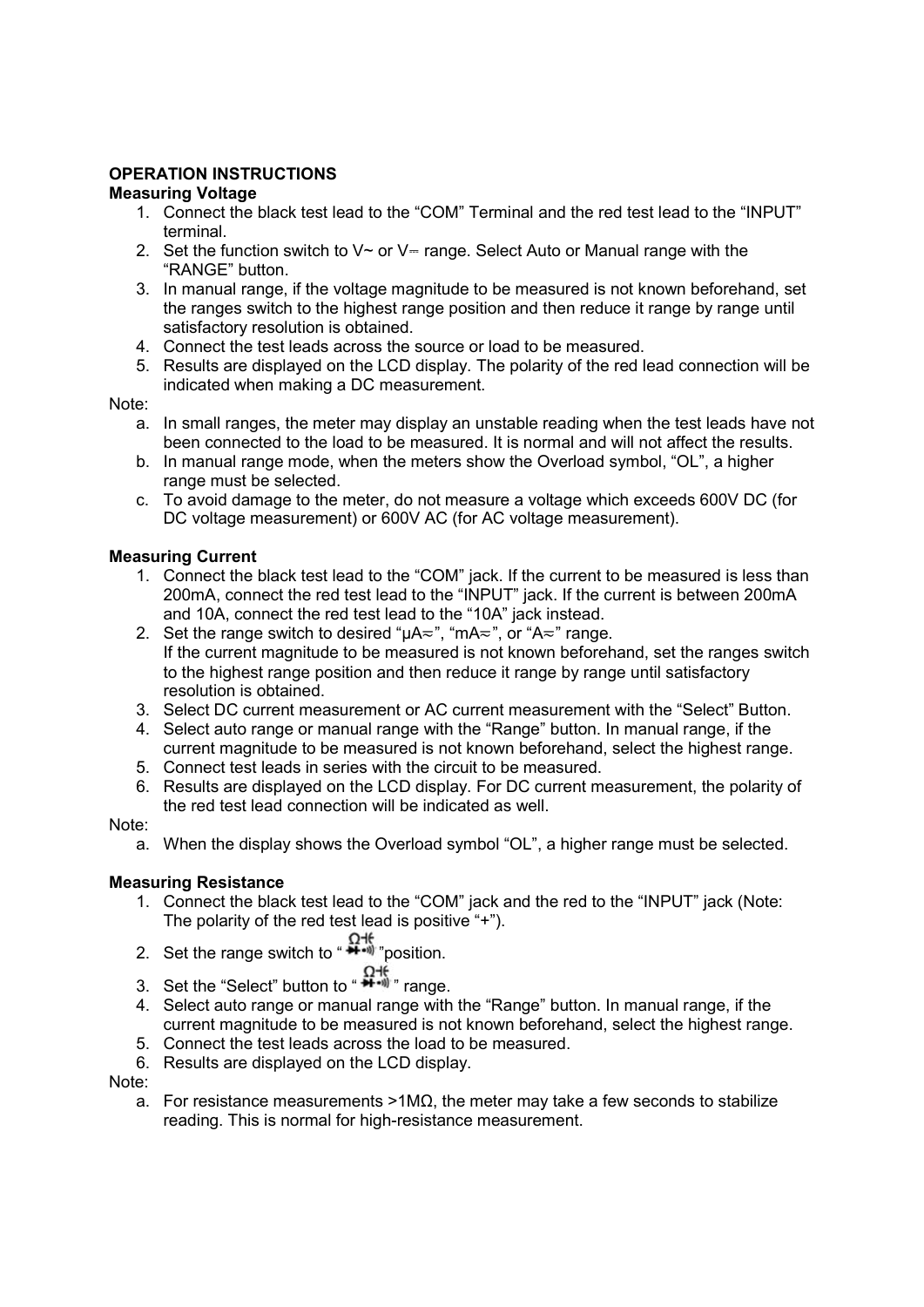- b. When the input is not connected, i.e. at open circuit, the symbol "OL" will be displayed as an over range indicator.
- c. Before measuring in-circuit resistance, be sure that the circuit under test has all power removed and all capacitors are fully discharged.

## **Continuity Test**

- 1. Connect the black test lead to the "COM" jack and the red to the "INPUT" jack (Note: The polarity of the red test lead is positive "+").
- 2. Set the range switch to  $\mathbf{R}^+$  " position
- 3. Press the "Select" Button to select continuity measurement mode, and the symbol " \*)) " will appear as an indicator.
- 4. Connect the test leads across the load to be measured.
- 5. If the circuit resistance is lower than about 30Ω, the built-in buzzer will sound.

## **Diode Test**

- 1. Connect the black test lead to the "COM" jack and the red to the "INPUT" jack (Note: The polarity of the red test lead is positive "+").
- 2. Set the range switch to  $\overbrace{ }^{a+\cdots}$  position.
- 3. Press the "Select" Button to select continuity measurement mode, and the symbol
	- "  $\rightarrow \rightarrow \rightarrow$  " will appear as an indicator.
- 4. Connect the red test lead to the anode of the diode to be tested and the black test lead to the cathode.
- 5. The meter will show the approximate forward voltage of the diode. If the connections are reversed, "OL" will be shown on the display.

# **Capacitance Measurement**

- 1. Connect the black test lead to the COM jack and the red to the "INPUT" jack.
- 2. Set the range switch to  $\mathbb{R}^{4}$  " position
- 3. Press the "Select" Button to select continuity measurement mode, and the symbol "mF" will appear as an indicator.
- 4. Connect test leads across the capacitor under measure and be sure the polarity of connection is observed.

### Note:

a. When the capacitance under measure is above 100uF, it needs at least 10 seconds to make readings stable.

### **Measuring Temperature**

- 1. Set the range switch to "℃" or "℉" range.
- 2. Insert the black (or "-") plug of the K type thermocouple to the "COM" jack, and the red (or "+") plug to the "INPUT" jack.
- 3. Carefully touch the end of the thermocouple to the object to be measured.
- 4. The results will be displayed after several moments.

### **Measuring Frequency/Duty Cycle**

- 1. Connect the black test lead to the COM jack and the red to the "INPUT" jack.
- 2. Set the range switch to "Hz/Duty Cycle" range.
- 3. Press the "Select" Button to select "Hz" or "duty cycle" mode